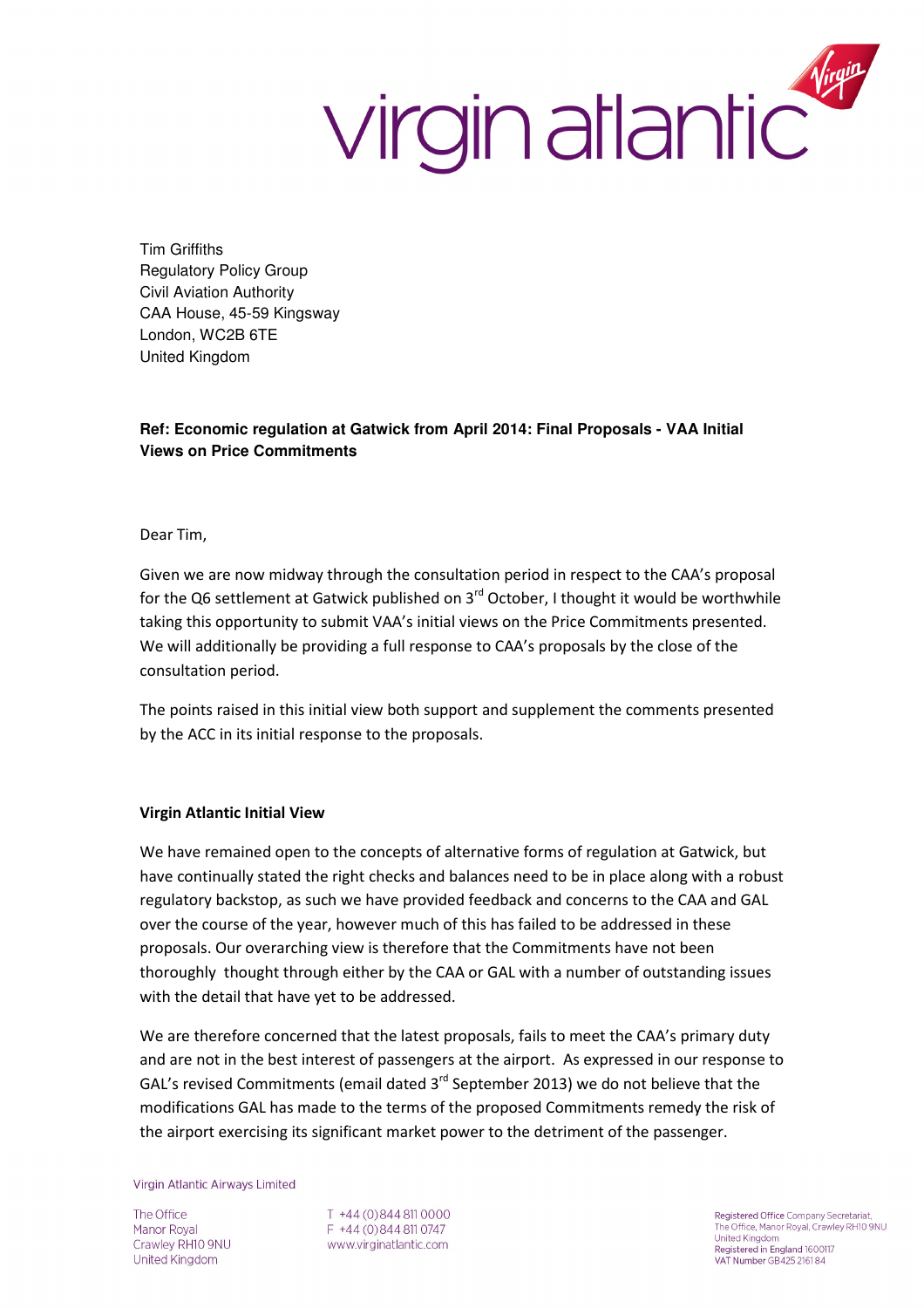Despite this, engagement with GAL over recent months on these commitments has been limited, and we continue to have significant concerns with the commitments as is currently drafted. This is still a key concern with the CAA's final proposals.

Particular areas of concern include:

- The proposed price remains too high. Our view is that the CAA should have challenged GAL's Commitments price further, rather than simply adopting the proposals;
- The CAA was wrong to accept GAL's Commitments price on the basis of an unequal comparison with the CAA "fair price" and an exaggeration of the benefits of Commitments. (For example the CAA 7 year fair price of RPI+0.3% would include more guarantees on capex delivery and outputs and a much lower risk of price increases during the period. It therefore offers significantly better value than even the blended Commitments price of RPI+0.5%);
- Comparisons between the Commitments price and a RAB price are also unequal because the Commitments price excludes costs that are in a RAB price e.g. premium services. If adding these additional costs to the Commitments price, it is highly likely the Commitments capped price could be equal to or higher than under RAB pricing;
- The proposals are also unclear on the formal definition of premium services. GAL has still not presented to VAA or the wider airline community the definition of premium services, despite our requests on several occasions. It is highly important that robust definitions are developed to prevent the redefinition of what are currently core services;
- We also challenge the ability to change the mechanism. For an agreement to be reached by airlines representing 67% of passengers on published charges in our view is unworkable. It is necessary that consensus is reached with all airlines, not just a subset. Under the mechanism as it currently stands it would be possible for one type of airline (e.g. low cost carriers) to impose changes on all carriers at the airport;
- The proposals create significant risks for passengers over the costs of a potential second runway, which the CAA has recognised could be £9 billion. This has been left as an open ended item in the proposals, and any future figure could be in excess of this. Therefore there is no guarantee passengers will be receiving value for money, and resulting passenger charges could increase exponentially;
- It also remains unclear from the proposals the detail on other variations to the price cap to pass through including security costs and hold baggage screening. There is no onus on GAL to efficiently run both and therefore could have significant implications for the passenger charge;